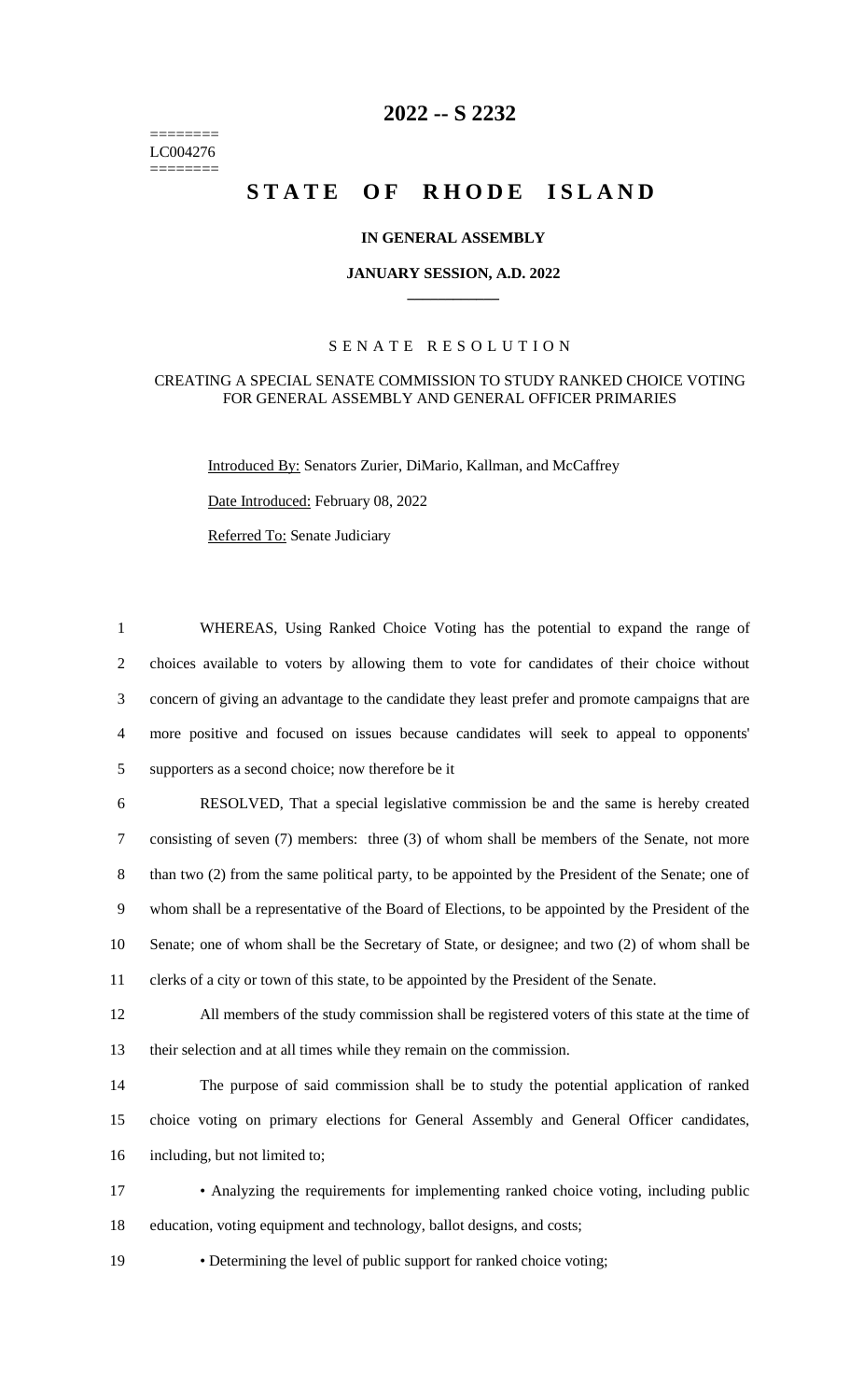• Reviewing the experience of other states in conducting elections using ranked choice voting; • Providing recommended changes in the law to implement ranked choice voting; • Providing recommendations on making all voting systems used in the state compatible with ranked choice voting, including a review of the availability and costs of necessary voting equipment; and • Studying any other alternatives to single-ballot plurality voting the commission considers relevant or useful. Forthwith upon passage of this resolution, the members of the commission shall meet at the call of the President of the Senate, who shall appoint a Chair of the commission. Vacancies in the commission shall be filled in like manner as the original appointment. A quorum of the commission shall consist of a majority of its membership, and the membership of the commission shall receive no compensation for their services. All departments and agencies of the state shall furnish such advice and information, documentary or otherwise, to the commission and its agents as is deemed necessary or desirable by the commission to facilitate the purposes of this resolution. The Joint Committee on Legislative Services is hereby authorized and directed to provide suitable quarters for the commission; and be it further RESOLVED, That the commission shall report its findings and recommendations to the President of the Senate on or before February 1, 2023, and the commission shall expire on July 1, 2023.

#### ======== LC004276 ========